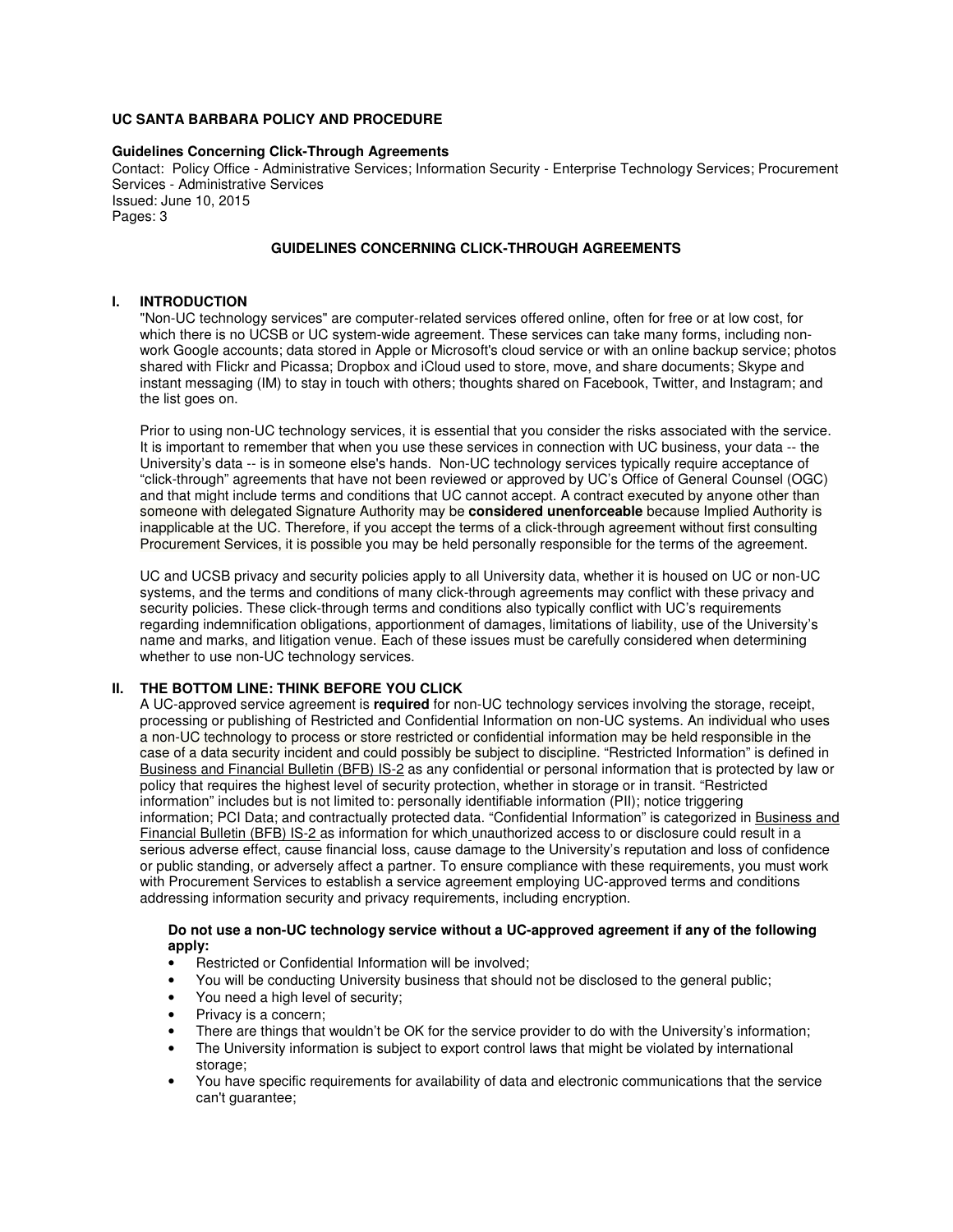• It would be a problem if the service suddenly changes or is no longer available, either temporarily or permanently.

If any of the above applies, consider whether the University offers a solution you could use instead. It is important to remember these considerations throughout the business relationship with the service, not just at the beginning, as your use of the service could change over time. An ETS Business Relationship Manager may help. If not, work with Procurement Services to consider the range of vendor options and establish a UC-approved agreement before engaging a vendor's service or system solution.

#### **III. PROTECTING PRIVACY**

Keep in mind that your privacy, and the privacy of everyone using the free/low cost application or service, is dependent on the service provider. Don't assume that privacy, security, or business continuity protections will meet UC's standards.

- **Don't use external information systems or services for anything that you're not prepared to disclose or lose.** It is best to assume that whatever information goes to or through the service may become public. This includes records of activities of those using the service, such as who used the service, what they used it for and when, etc.
- **Check out the company's privacy policy.** There should be a link to it somewhere on their website. Know what the vendor is going to do with the information you and others provide. This includes who they may provide information to and who they will allow to access it. What permissions have you granted by accepting their agreement/Terms of Use?
- **Don't use non-UC information systems or services to collect personal information.** California law requires compliance with the California Information Practices agency requirements (see CA Civil Code 1798.14-1798.23) and such compliance cannot be ensured if non-UC systems are used.
- **Don't expect to be informed if a subpoena, search warrant or other legal instrument is presented to the company to obtain information about you or others using the service.** This is true even if a UCapproved agreement is in place. While some organizations will try to direct the agency serving the notice to you or the University, there is no guarantee that this will happen. In some cases the vendor may be forbidden from disclosing the request.

### **IV. OPERATIONAL, LEGAL, AND CONTRACTUAL ISSUES**

Also consider the following when evaluating whether a specific free/low cost service is the appropriate solution for your needs:

- **Contracts:** When you sign up to use free/low cost services, you may be agreeing to terms and conditions, terms of service, and acceptable use policies that are different from UCSB's or UC's. A contract executed by anyone other than someone with delegated Signature Authority may be considered unenforceable. It is possible that the company could hold you personally to what you agree to, even if it is just a "click-toaccept"-type agreement. Also, if the service is free or "click wrap" you will probably have little or no recourse against the vendor if something goes wrong or they do something you don't agree with.
- **Ownership:** It is essential to ensure that University data remains the property of the University. Whenever you put data on a commercial service, ensure that the terms do not conflict with University policy in terms of data ownership.
- **Availability of Data:** Don't expect to get your information back if the company has a disruption in service, is acquired, changes business models or goes out of business. Keep local copies/backups of any critical data or records just to be safe.
- **Record Requests:** Keep in mind that you may be **required** to produce records relating to University business, including email, instant messages, files, etc., regardless of whether those records are stored on University or non-University systems or services. Using a non-UC service may make it more difficult for you to comply.
- **Deleting data and accounts:** There is no guarantee that deleted content or accounts will really be deleted. It may take a while before the content or the account is completely flushed from all of the company's archives. Practices will also vary as to how long accounts may remain idle before the account and associated data are destroyed.
- **Accessibility:** If use of an application or service will be required, e.g., the only way people can access your online content, complete an assignment, or respond to a request for information, you must make sure that it is accessible to users with disabilities. Ask the vendor whether their product is compliant with Section 508 of the U.S. Rehabilitation Act, and test it to make sure that it is. More information about web accessibility and testing web sites for accessibility can be found at UC's Electronic Accessibility website (http://www.ucop.edu/electronic-accessibility/).